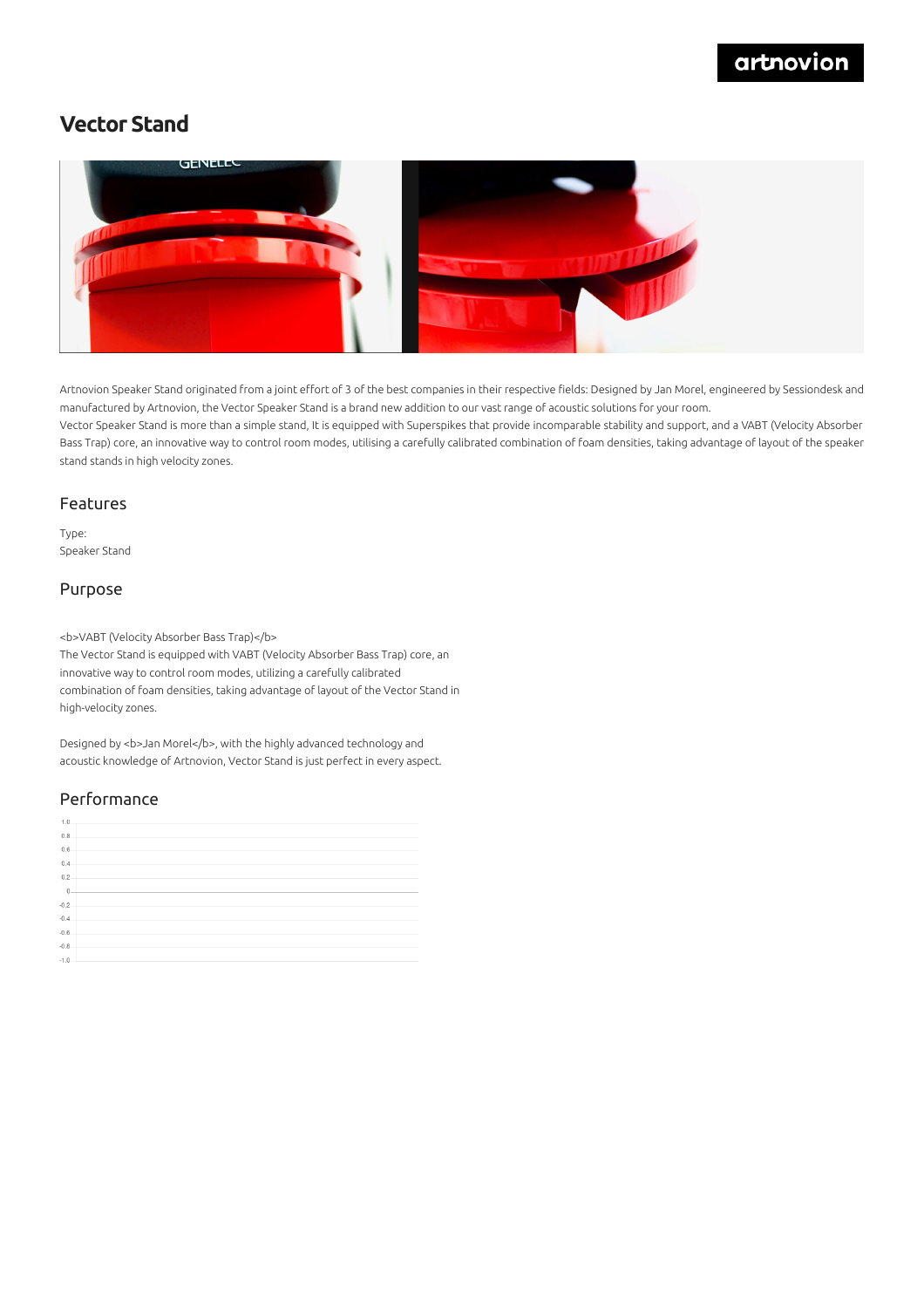# **Dimensions**



t

### Add-ons

367x494x955mm |7.0 Kg